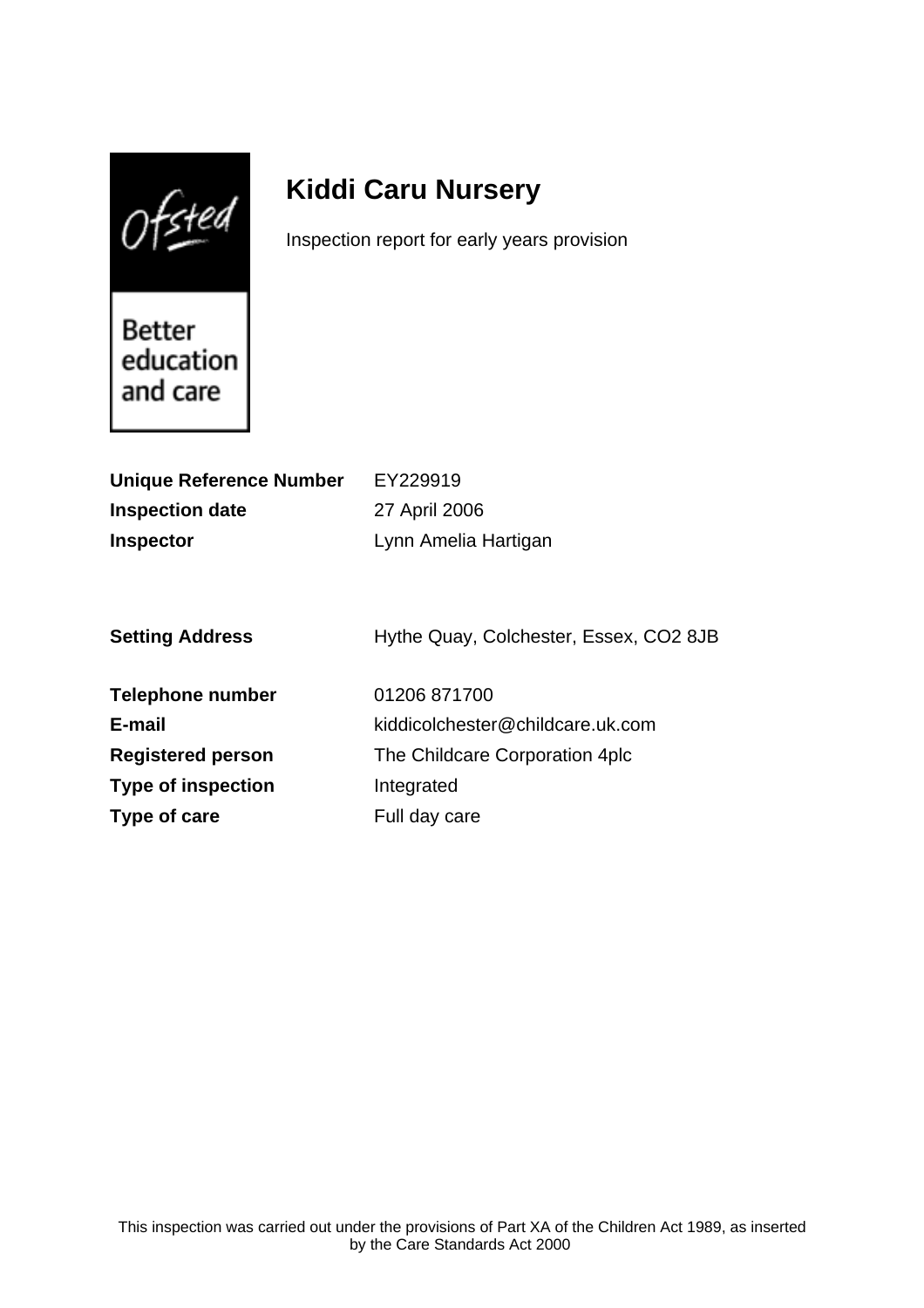# **ABOUT THIS INSPECTION**

The purpose of this inspection is to assure government, parents and the public of the quality of childcare and, if applicable, of nursery education. The inspection was carried out under Part XA Children Act 1989 as introduced by the Care Standards Act 2000 and, where nursery education is provided, under Schedule 26 of the School Standards and Framework Act 1998.

This report details the main strengths and any areas for improvement identified during the inspection. The judgements included in the report are made in relation to the outcomes for children set out in the Children Act 2004; the National Standards for under 8s day care and childminding; and, where nursery education is provided, the Curriculum guidance for the foundation stage.

The report includes information on any complaints about the childcare provision which Ofsted has received since the last inspection or registration or 1 April 2004 whichever is the later.

## **The key inspection judgements and what they mean**

Outstanding: this aspect of the provision is of exceptionally high quality Good: this aspect of the provision is strong Satisfactory: this aspect of the provision is sound Inadequate: this aspect of the provision is not good enough

For more information about early years inspections, please see the booklet Are you ready for your inspection? which is available from Ofsted's website: www.ofsted.gov.uk.

# **THE QUALITY AND STANDARDS OF THE CARE AND NURSERY EDUCATION**

On the basis of the evidence collected on this inspection:

The quality and standards of the care are outstanding. The registered person meets the National Standards for under 8s day care and childminding.

The quality and standards of the nursery education are good.

## **WHAT SORT OF SETTING IS IT?**

Kiddi Caru Nursery opened in 2002 and is part of The Childcare Corporation. It operates from seven rooms in a purpose built centre in Colchester. The nursery serves the local area.

There are currently 87 children from 0 to under 5 on roll. This includes 20 funded three-year-olds and 5 funded four-year-olds. Children attend for a variety of sessions. The setting currently supports a number of children with special educational needs,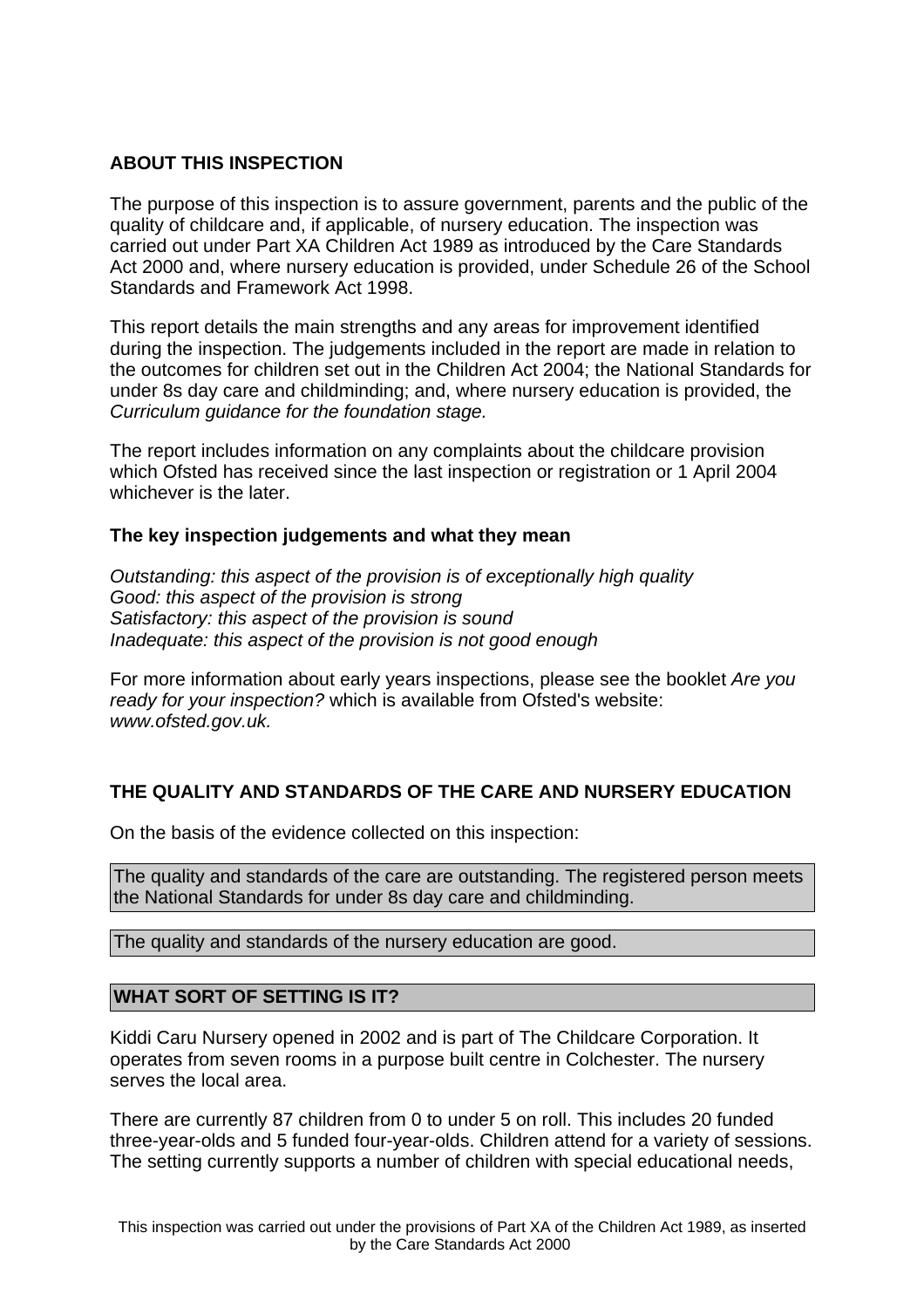and some who speak English as an additional language.

The group opens five days a week all year round excluding bank holidays and one week at Christmas. Sessions are from 07:30 until 18:30.

There are 18 staff who work with the children. Over half the staff have recognised early years qualifications at NVQ level 2 or 3. There is one staff member currently working towards a recognised early years qualification. The setting receives support from a teacher from the Early Years Development and Childcare Partnership (EYDCP).

## **THE EFFECTIVENESS OF THE PROVISION**

#### **Helping children to be healthy**

The provision is outstanding.

Children are becoming aware of good personal hygiene. They learn about keeping themselves healthy as the staff positively encourage children to wash their hands before snack, after using the toilet and if they have played in the garden. Children are also protected through excellent hygiene procedures when their nappies are being changed. Children's well being is a priority and the nursery has a robust written emergency policy and procedure in place, and appropriate parental consents.

Providing excellent opportunities for communication with parents ensures children are protected with regard to illness and medication. A detailed health and sickness policy is in place which is followed and reviewed regularly. Appropriate well stocked first aid kits are available and most staff have completed a first aid course.

Children's routines are respected and exceptionally well catered for. Young babies are able to sleep in a dedicated cot in a quiet cosy sleep room adjacent to the playroom. Clean sheets and blankets are supplied. All equipment is of excellent quality. Robust procedures for checking sleeping children are adhered to.

Children's health is promoted exceptionally well. They enjoy fresh air and exercise daily as they are encouraged to play outdoors in the garden as part or their daily routine. Children are able to develop their physical skills as access to very good resources outdoors are easily available. Young children enjoy playing with bubbles, large chalks and water painting. Children have fun and enjoy music and movement and yoga sessions both indoors and outdoors.

Excellent care is taken to ensure the children enjoy healthy nutritious snacks and meals. A weekly menu is displayed for parents. Snacks, meals and babies' bottles are prepared and stored in a very clean, highly organised kitchen. The nursery cook has an excellent understanding of food preparation and holds a food hygiene certificate. Excellent procedures to ensure that food is stored appropriately are in place.

Children's individual dietary needs are catered for exceptionally well. For example, excellent supervision is discreetly offered at meal times for children with special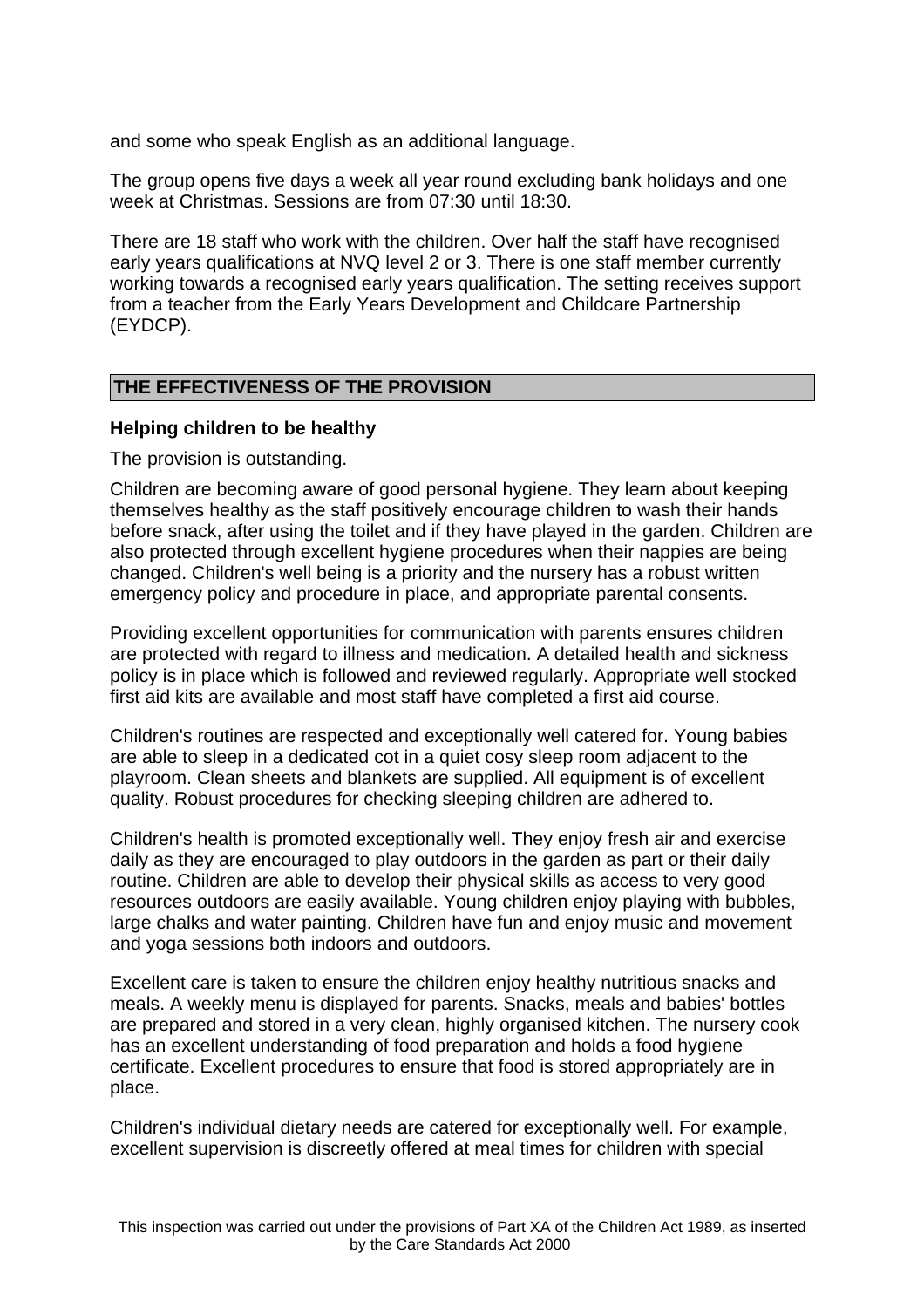dietary needs such as allergies. Babies enjoy cuddles and close contact when having their milk. Very good communication with parents ensures that the babies routine is consistent with that at home.

## **Protecting children from harm or neglect and helping them stay safe**

The provision is outstanding.

The staff's commitment to welcome children and their parents is outstanding. Playrooms are brightly decorated with the children's own work and posters. Specified areas are clearly defined such as the book corner, craft area and imaginative play areas by the use of multi-language signs. Individual coat pegs with the children's photographs and shoe storage enables them to feel a sense of belonging.

Children's individual needs are met as appropriate, very well maintained resources and equipment are provided. The exceptionally good selection of toys both indoors and outdoors and their accessibility, ensures the children can make choices and self select.

Children play in a very clean, extremely safe environment as the staff consistently give priority to protect children. The nursery is risked assessed daily and the premises meet with all requirements. This includes fire safety. A detailed fire evacuation plan and policy is in place. An evacuation cot is available for younger children and babies.

The well-being of the children is protected exceptionally well as the staff have a very good understanding of child protection issues. A comprehensive written policy is in place for parents.

## **Helping children achieve well and enjoy what they do**

The provision is outstanding.

All children have excellent opportunities for a wide range of play experiences. A very good selection of quality toys and resources available to them within the playrooms enables them to have fun and learn. The staff make excellent use of the space available and the nursery is impressively welcoming and child friendly.

Children feel very comfortable and secure, they are able to select toys with ease and confidence as they are extremely organised and accessible. Child sized furniture and cosy areas for the younger child to play create a very welcoming environment.

The staffs' thorough understanding of children's development ensures activities and toys are appropriate for their developmental stage. For example, treasure baskets containing everyday objects have been developed for the younger child. Large chunky chalks and crayons, low level tables and easels ensure the young child can join in all activities with ease.

Young children receive excellent support as the staff are aware of the 'Birth to three matters' framework. Activities are theme based and take into account the children's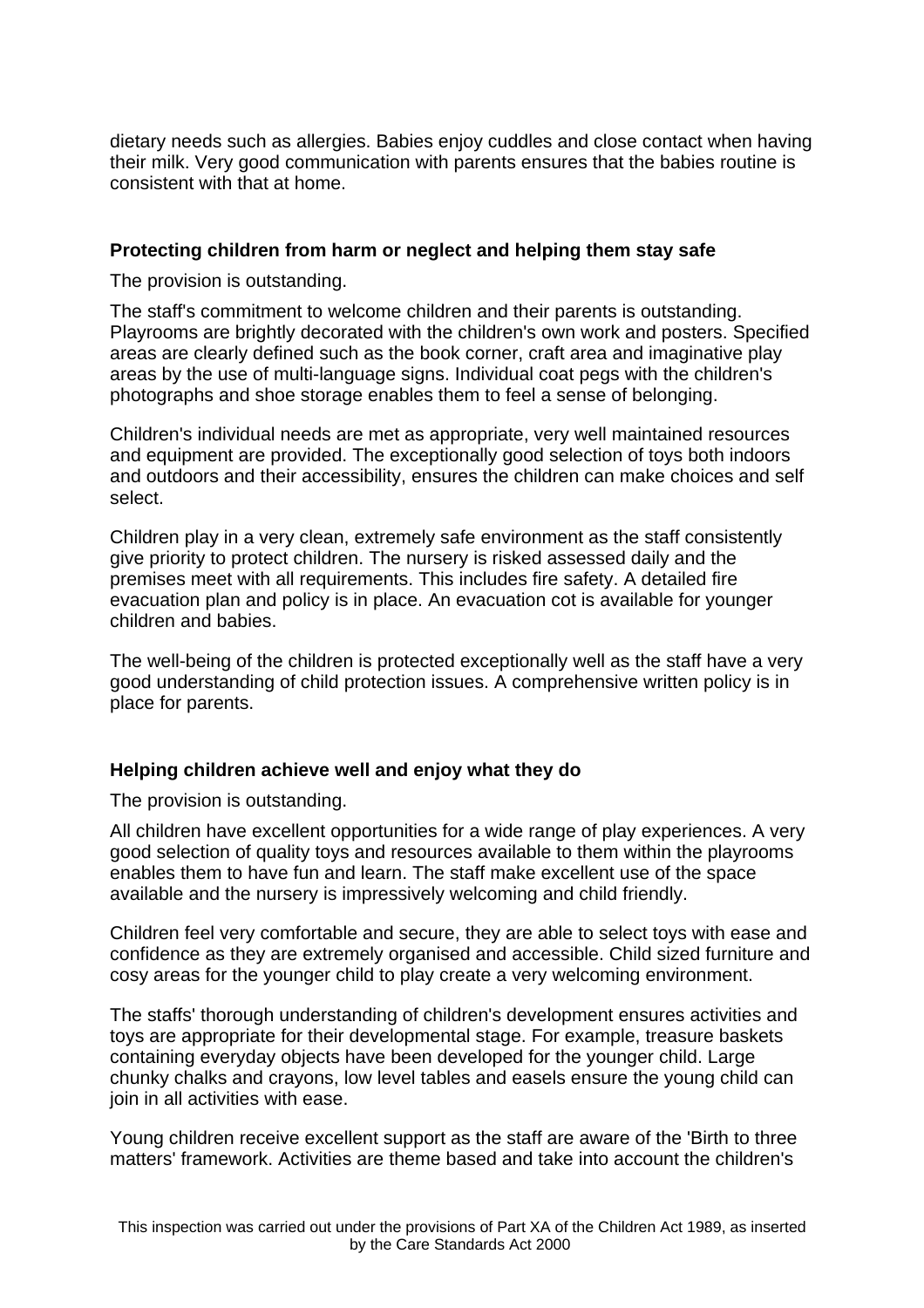individual stage of development and understanding. For example, creative activities such as body painting is made easy for young children and thoroughly enjoyed, as the staff are organised and confident in their work. Painting and all art work displayed throughout the nursery, is the children's own efforts. Young babies chuckle whilst joining in foot and hand painting. Children's favourite nursery rhymes and songs are quietly played within the rooms and musical instruments are well used.

Very good observations of the children's development is recorded within their individual file, samples of their work is kept. This enables the staff to plan appropriate activities and provides the parents with a good record of their children's achievements. Children enjoy fresh air and exercise daily as outdoor play is encouraged. Children enjoy playing in the well resourced, child friendly gardens. Toys such as a slide, sand tray and balls are well maintained safe and of excellent quality.

#### Nursery Education.

The quality of teaching and learning is good. Staff have a sound knowledge of the Foundation Stage and how children learn. Children are busy and keen learners. They ask lots of questions and concentrate well on tasks with support and guidance from the staff in their chosen activities. An effective key worker system is in place and staff observe children well and record their progress within individual development records. This assists them when planning the next stage of the children's learning.

Children are involved in a range of activities that supports all areas of learning. Good quality resources such as the book corner, dressing up clothes, greengrocers, construction kits and mark making resources are available to children to support their creativity and imagination.

Children are able to use numbers in everyday context. They name, recognise and order numerals. Some children can count to ten and beyond. They are introduced to early calculation and mathematics, for example, counting cups at snack time. They are able to compare groups of objects and use language such as big, small and wide. Children learn to recognise their name at circle time when they self register and when reading their placemats at mealtimes. They make good efforts at writing their names.

Children's learning with regard to different cultures and the world around them is developing. Acknowledgement of different cultural festivals and traditional days are included within the plans and celebrated, this promotes the children's respect for others. So far this year children have celebrated Chinese new year, Mothers day and Easter.

Children have learnt simple facts about the solar system, for example, what function the sun and moon have. They learn about growth, caring for animals and hibernation as planned activities around these themes help promote their learning. The children are currently fascinated by the life cycle of frogs. The changing frog spawn they are caring for has caused great excitement, and they have great fun naming the tadpoles.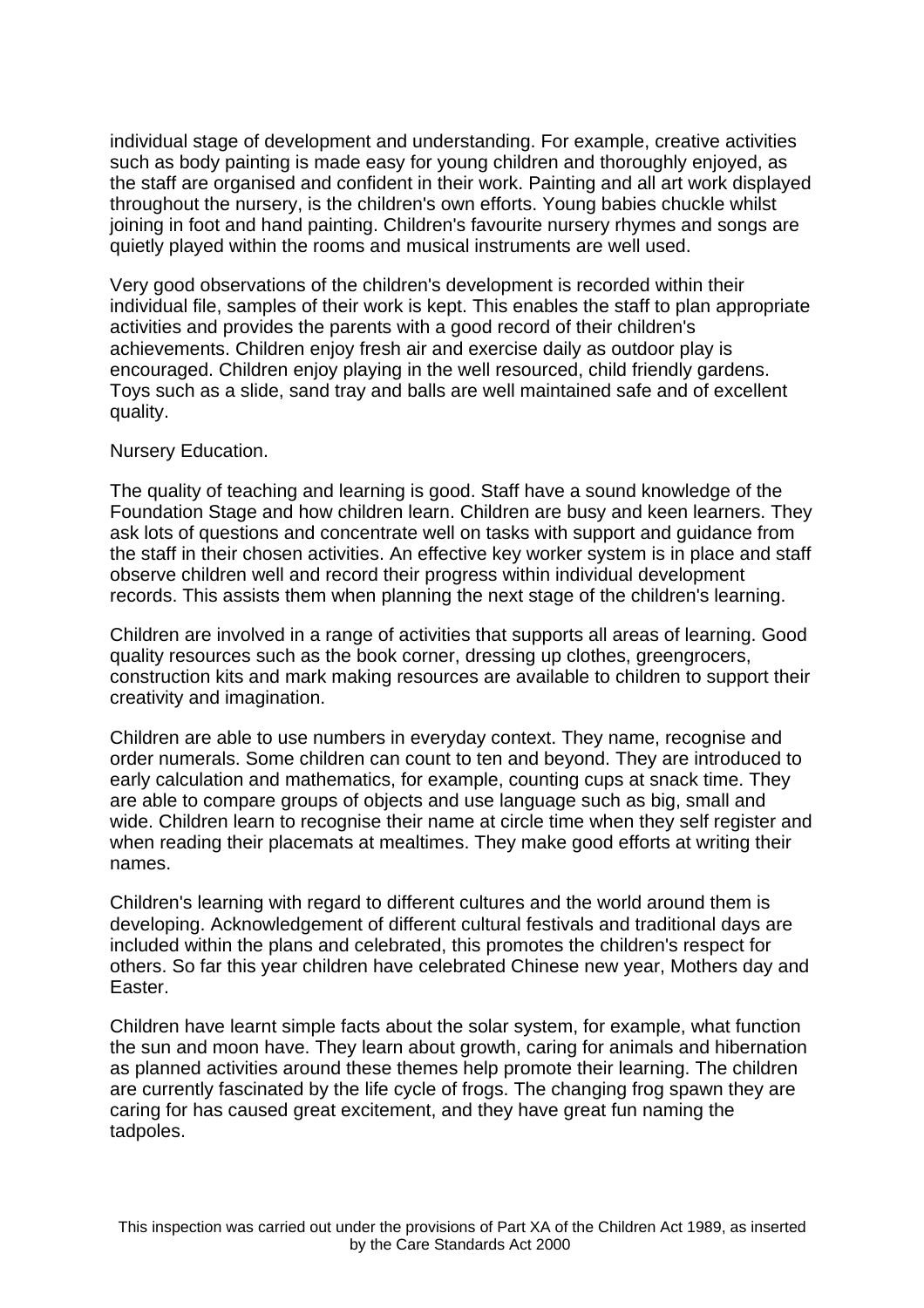Children have fun and enjoy playtime and physical exercise outdoors, this is included within the daily plans both morning and afternoon. However, children are unable to independently choose when to use the outdoor play area, as a result outdoor play and learning experiences are limited.

Children take photographs during their day, of their time at nursery. They are able, with assistance to scan them into a computer and print them. They are used to make large books for all the children to use. Some photographs are used for individual record books, these are given to the children to keep when they leave nursery.

## **Helping children make a positive contribution**

The provision is outstanding.

Children are very well cared for as the nursery staff commits time in getting to know them and their family backgrounds. They positively encourage parents to share information so that they can best meet and support the children's individual needs. Detailed and exceptionally well written equal opportunities and special needs policies are in place and are regularly reviewed, these support and ensure the inclusion of all children.

Children's knowledge and understanding of a wider world is encouraged mainly through conversation and work around planned themes. There are excellent resources available to the children that reflect diversity such as, an impressive selection of books, some being dual language, small world figures, dolls, play food, musical instruments and posters. Children have great fun taking the nursery 'cuddly kangaroo' on holiday with them. Children chart on a world map countries that he has visited, and take photos of him at his destination to share and discuss with their friends on return.

Children feel valued and respected as all staff are calm and excellent role models. Completion of easy tasks such as putting their coats on for outdoor play are praised. Children are encouraged to contribute and have their say about the environment in which they are cared, for example, discussions around why it is not a good idea to run in nursery and the consequences should they bump into one another, are discussed.

A very good behaviour management policy is in place for parents, excellent communication with the parents ensures there is a consistent approach to managing behaviour and promotes their well being. Children appear confident, reassured and considerate of their friends.

A strong emphasis is put in welcoming the parents into the setting. This promotes a good working relationship. Exchange of information ensures the staff are informed to develop and support the children's needs. This is achieved successfully as the nursery have a robust operational plan and policies in place that supports the nurseries expert practice. These are offered to parents and available within the entrance hall.

A superb relationship between the staff and the parents ensures they are fully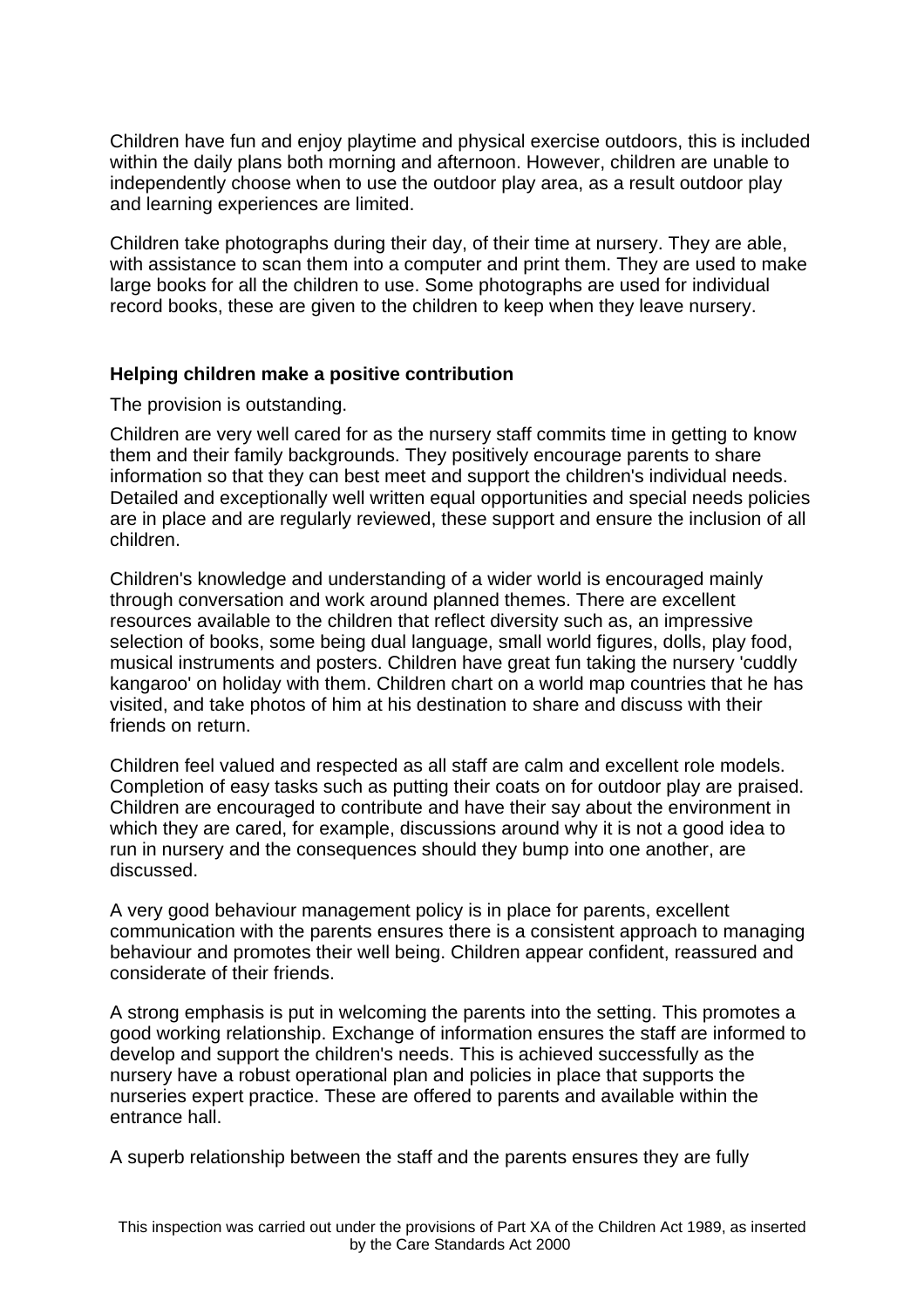informed about their children's day and activities, for example, daily diaries used for babies and younger children are well maintained and give the parents general information regarding their children's day. Well documented observation files for older children are available.

The partnership with parents and carers is good.

Children benefit from a strong emphasis on effective partnerships with parents. Parents are kept informed of events and dates by way of regular newsletters, notices displayed on the parents' notice board. They are invited and welcomed into the nursery by friendly, approachable staff. New parents are encouraged to stay and settle their child and are able to telephone at any time and talk directly to their child's key worker.

Informal chats each day between parents and staff allow for the exchange of useful information to help children's progress and development. Records are confidentially stored and available to parents at all times.

Children's spiritual, moral, social and cultural development is fostered.

# **Organisation**

The organisation is outstanding.

The nursery is exceptionally welcoming and effectively organised to support children's play and learning. The play space indoors and outdoors enables children to explore, play safely and have fun. The children benefit from being cared for by motivated, qualified and experienced practitioners. The staff are committed to training, are reflective and strive for excellence. Ensuring the staff team are up to date with current childcare practice means children receive high quality care.

Children's care is significantly enhanced as managers and staff ensure the children's day is varied and exceptionally well organised. The staff are able to effectively support and meet the needs of all the children in their care as a result. Effective, informative and well maintained documents and information regarding the children, enables the nursery to support the children's individual needs.

The leadership and management is good.

Children benefit from a team who work very well together. Through ongoing staff development and training the children are achieving well. The managers delegate some responsibilities and the staff feel valued. There is a good induction programme and appraisal system in place. Training is positively encouraged and staff feel supported, and are motivated and committed to their own personal development.

Children benefit as the manager and deputy are enthusiastic and forward thinking, they are able to identify the nursery's own strengths and weakness and plans are in place that will further develop the nursery. Their hands on approach ensures they are fully aware and informed of what is happening throughout all the rooms within the nursery. Links with outside agencies and professionals ensure an inclusive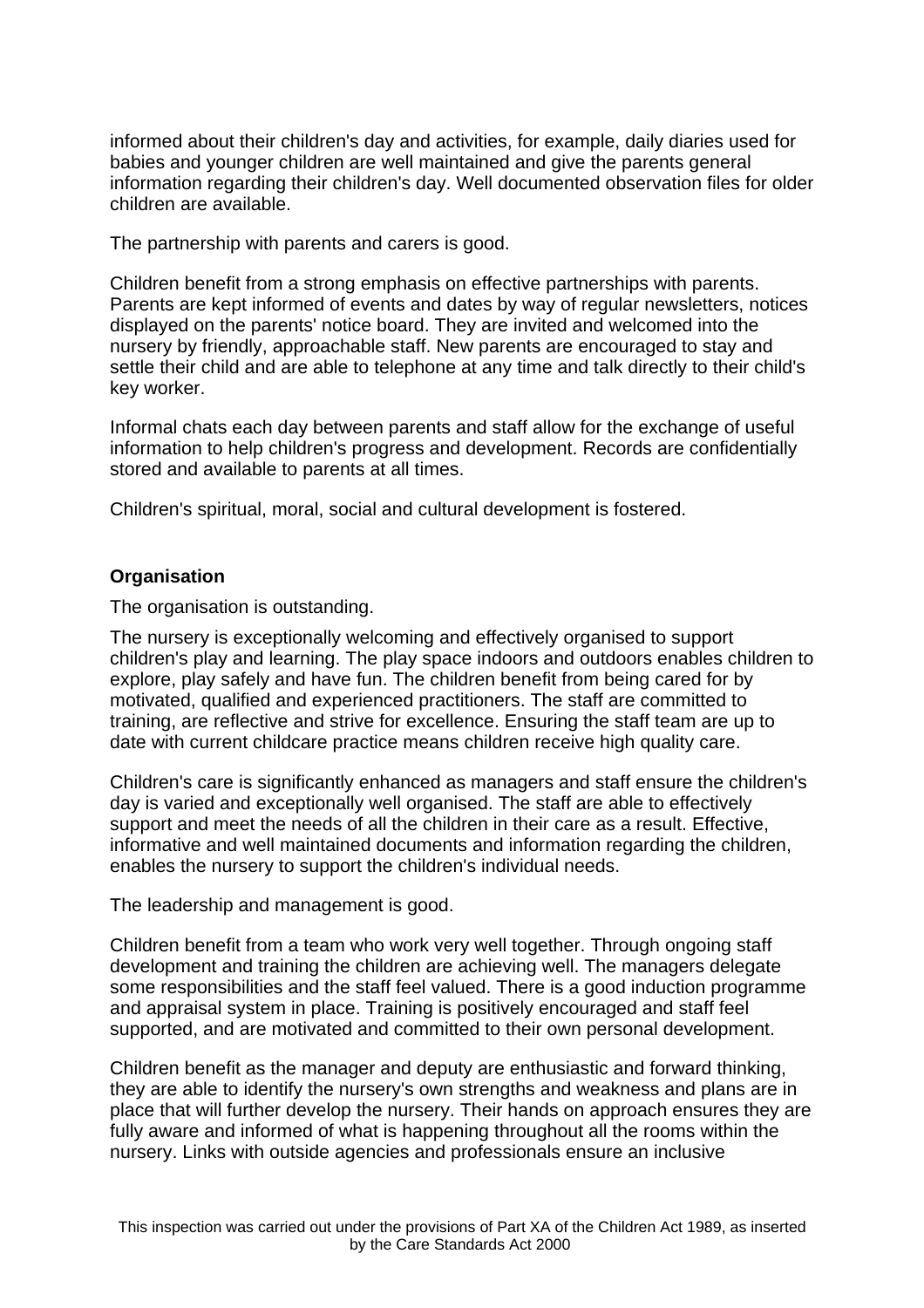environment is promoted.

Overall, the needs of the children are met.

## **Improvements since the last inspection**

At the last inspection the provider was asked to review the child protection policy and ensure it contained all appropriate contact numbers. This has been reviewed and updated.

The provider was also asked to consider using symbol text to assist children with language and communication difficulties. This is successfully used in most rooms throughout the nursery.

The provider was also asked to ensure a system was in place to monitor the quality of teaching, provide parents with information regarding the stepping stones and Foundation Stage and their children's next step of learning, and to ensure activities were challenging for more able children. The hands on approach by the manager and deputy ensures they are informed of what is happening within the pre-school room. Planning is the responsibility of the room senior but is discussed by the manager as appropriate.

Parents are in regular contact with their child's key worker and are able to access their child's development file on request. Specified areas of learning are discussed regularly with the parents. Plans and general information relating to the stepping stones are displayed within the room. However, this is an ongoing project. Differentiation of planned activities and expected learning outcomes ensure the more able children are sufficiently challenged.

## **Complaints since the last inspection**

Ofsted received a complaint raising concerns about National Standards 2 (organisation). Ofsted conducted a visit to the provision. Following the visit the provider was issued with actions under National Standard 2. The provider was asked to ensure staff child ratios were met at all times, and that attendance records were accurately maintained and included staff members attendance. Ofsted received a satisfactory response to the actions.

Ofsted also received a complaint raising concerns about National Standards 14 (documentation). Ofsted conducted a visit and an action was issued requiring the provider to ensure there is an effective system in place for notifying Ofsted of any significant events, as soon as possible. A satisfactory response to the action has been received.

Ofsted is satisfied that the provider has taken appropriate action to address the concerns raised and they remain qualified for registration.